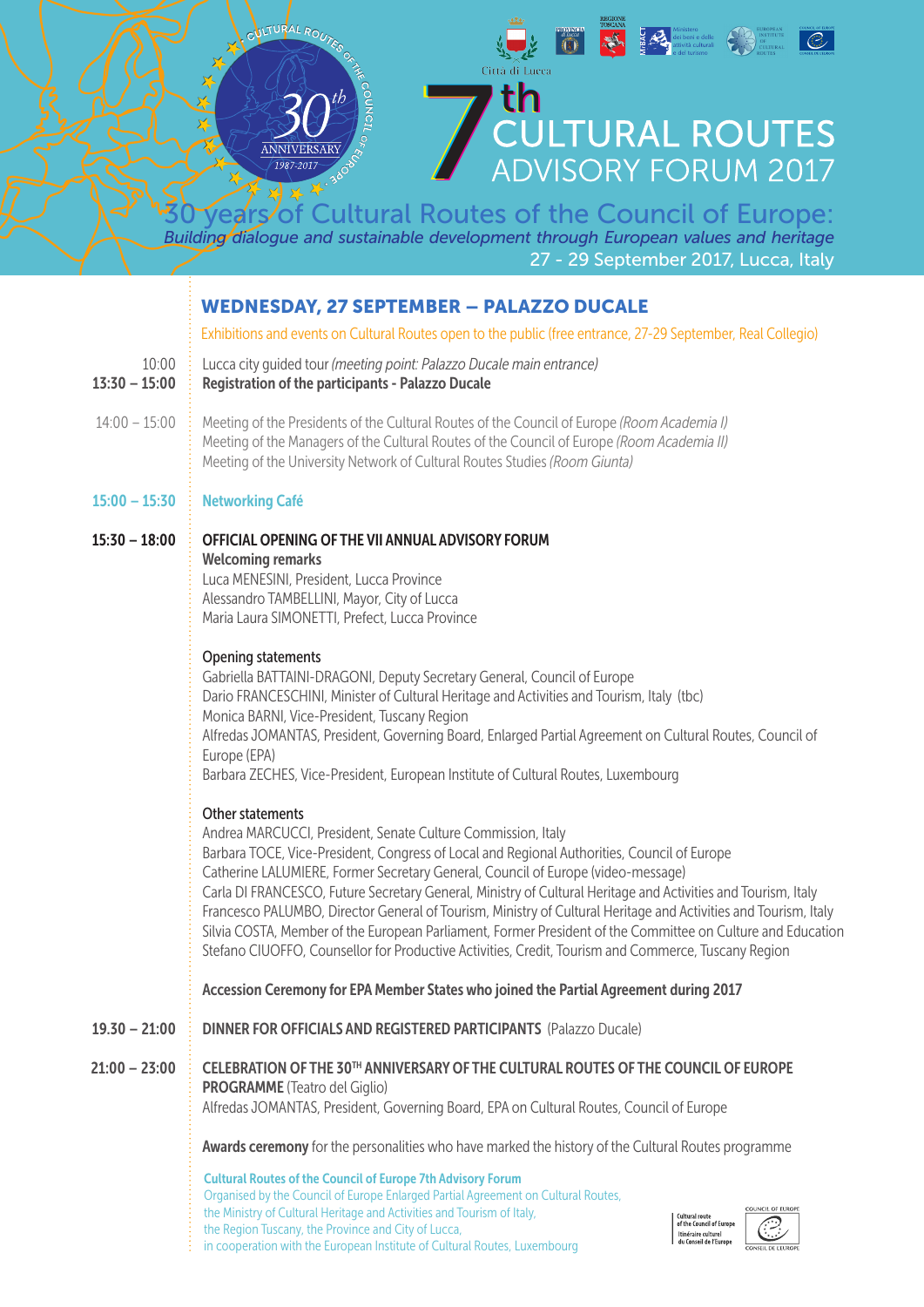Ceremony for the certified Cultural Route of the Council of Europe Concert "Puccini Opera and Jazz" Overnight stay in Lucca and Montecatini Terme (transfer provided to Montecatini Terme) Registration of the participants – Real Collegio PLENARY SESSION Keynote Speech Pier Luigi SACCO, Professor of Economy of Culture IULM University, Milan 2018: European Year of Cultural Heritage and Cultural Routes of the Council of Europe Erminia SCIACCHITANO, Policy Officer, Culture, Heritage, Economy of Culture, DG for Education, Youth, Sport and Culture, European Commission Introduction to the Forum Workshops and Forum methodology Stefano DOMINIONI, Executive Secretary, EPA on Cultural Routes, Council of Europe. Director, European Institute of Cultural Routes Eleonora BERTI, Council of Europe Cultural Routes Project Coordinator, European Institute of Cultural Routes Coffee break WORKSHOPS 1 - 30 years of Cultural Routes history, values, and future perspectives *The Cultural Routes programme was launched by the Council of Europe in 1987, with the objective of demonstrating, by means of a journey through space and time, how the heritage of the different countries and cultures of Europe contributes to a shared cultural heritage. Cultural Routes are grass-roots networks promoting the principles which underlie the work and values of the Council of Europe: human rights, cultural democracy, cultural diversity, mutual understanding and exchanges across boundaries. They also offer opportunities to tell Europe's history through the*  different standpoints of the networks. The session will explore the history of the programme, the challenges Cultural *Routes are facing today and the strategies and perspectives for the coming years.* **Moderators** Mike ROBINSON, Director, Ironbridge Institute, University of Birmingham, United Kingdom Stefano DOMINIONI, Executive Secretary, Enlarged Partial Agreement on Cultural Routes of the Council of Europe. Director, European Institute of Cultural Routes 8:30 – 9:00 9:00 – 10:30 10:30 – 11:00 11:00 – 12:45 THURSDAY, 28 SEPTEMBER – REAL COLLEGIO Exhibitions and events on Cultural Routes open to the public (free entrance, 27-29 September, Real Collegio)

## Speakers

José Maria BALLESTER, Former Director of Culture, Cultural and Natural Heritage, Council of Europe Raymond WEBER, Former Director General, Culture, Education, Youth and Sport, Council of Europe Kimmo AULAKE, Chair of the Steering Committee for Culture, Heritage and Landscape (CDCPP), Council of Europe Erna HENNICOT-SCHOEPGES, Former President, European Institute of Cultural Routes Guy DOCKENDORF, Former President, European Institute of Cultural Routes Colette FLESCH, President, European Institute of Cultural Routes Alfredas JOMANTAS, President, Governing Board, EPA on Cultural Routes, Council of Europe Michel THOMAS-PENETTE, Former Director, European Institute of Cultural Routes Ana Luiza THOMPSON-FLORES, Director, Regional Bureau for Science and Culture in Europe, UNESCO Alessia MARIOTTI, Head of Center for Advanced Studies in Tourism, University of Bologna, Italy Paolo CAUCCI VON SAUCKEN, Santiago de Compostela Scientific Committee



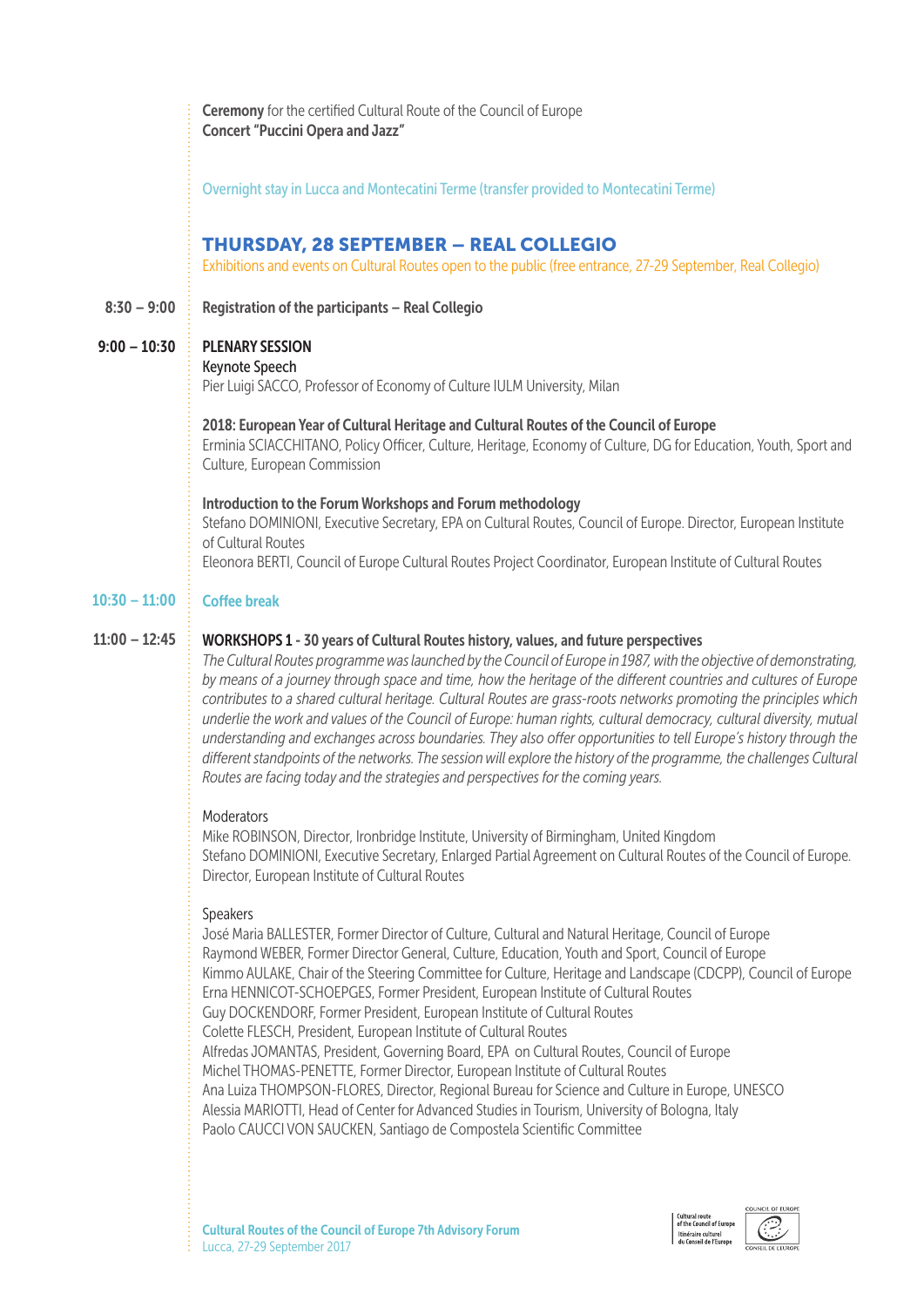## Cultural Routes of the Council of Europe: Flash info

- *Santiago de Compostela Pilgrim Routes* (certified in 1987): Simone PETTIROSSI, «Assessment of the progress made and future perspectives»
- *Via Francigena* (certified in 1994): Ms. Velia COFFEY, «Values and political perspectives about the Programme»
- *Saint Martin of Tours Route* (certified in 2005): Antoine SELOSSE, «The Green Band and citizenship Route of sharing»
- *European Route of Historical Thermal Towns* (certified in 2010): Paul SIMONS, «Thermal Atlas: thermal towns GIS database project»
- *Via Habsburg* (certified in 2014): Mr. Jean KLINKERT, «Multimedia project for the promotion of heritage»
- *Roman Emperors and Danube Wine Route* (certified in 2015): Vladan KREČKOVIĆ, «Interpretation of the cultural heritage along the Roman Emperors and the Danube Wine Route»
- • *In the Footsteps of R. L. Stevenson* (certified in 2015): Christian BROCHIER, «Cultural Routes funding»

#### 12:45 – 14:00 Networking Lunch and degustation of local products

#### $14:00 - 16:00$ WORKSHOPS 2 - Cultural heritage and sustainable tourism: democratic participation, local development and accessibility

*Cultural Routes of the Council of Europe offer a unique model linking cultural heritage and cultural tourism, active participation of civil society and cooperation between international organizations. They are tools to implement innovative projects and approaches to sustainable local development in a European perspective and to enhance exchanges of good practices across European Countries and regions and between Europe and other Continents.*

## **Moderators**

Danièle KÜSS, Expert and Former Head of International Tourism Development, French Ministry of Foreign Affairs and International Development

Gavin BELL, Expert, sustainable tourism, Food Nature and Culture

## Speakers

Prosper WANNER, Director of Hotel du Nord, Implementation of Faro Framework Convention of the Council of Europe

Yoel MANSFELD, Head, Center for Tourism Pilgrimage & Recreation Research, University of Haifa, Israel Tim FAIRHURST, Head of Strategy and Policy, European Tourism Association (ETOA)

Alberto PERUZZINI, Director, Toscana Promozione Turistica

Isabel GARAÑA, Regional Director for Europe, UNWTO

Alberto DRAGONE, Cultural Routes specialist, European Alliance for Responsible Tourism and Hospitality (EARTH) Frédéric BOUIX, President, International Federation of Equestrian Tourism (FITE) (tbc)

José Luis MAESTRO, Member of the Executive Committee, Network of European Regions for Competitive and Sustainable Tourism (NECSTouR)

Sara VITALI, Europe Business Development, Visit.org

Pietro SCIDURLO, President, Free Wheels Onlus

Nicholas MONTEMAGGI, Director of Marketing & Project Management, iambassador

Emma TAVERI, Co-founder, Destination Makers

## Cultural Routes of the Council of Europe: Flash info

• *The Hansa* (certified in 1991): Inger HARLEVI, «HANSA – sustainable development based on authenticity and common cultural heritage»

- *Viking Routes* (certified in 1993): Ea STEVNS MATZON, «The route projects in terms of sustainable tourism offer»
- *Route of Saint Olav Ways* (certified in 2010): Hans MORTEN LØVRØD, «Sustainable tourism along St Olav ways»
- *Huguenot and Waldesian Trail* (certified in 2013): Davide ROSSO, «Accessibility project»
- *ATRIUM, Architecture of totalitarian regimes of the 20th century* (certified in 2014): Elisa GIOVANNETTI,
- «ATRIUM and the social sustainability in the framework of the Faro convention»



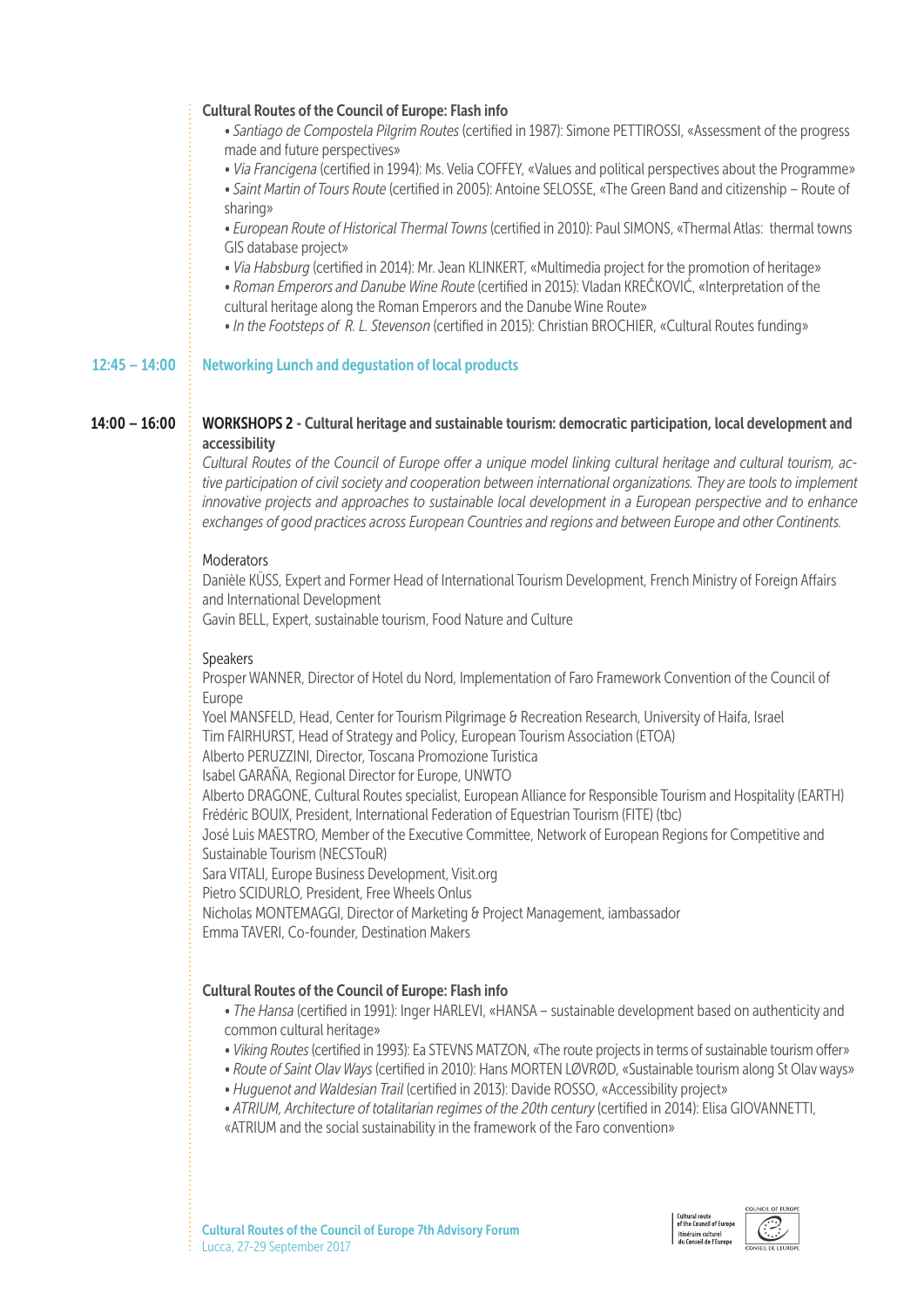## $16:00 - 16:30$  Coffee break

#### 16:30 – 18:15

#### WORKSHOPS 3 - Promoting cultural diversity, intercultural dialogue and culture in international relations

*Routes have always been a place for encounters between cultures, traditions, heritage, languages and skills. Traveling and mobility still generate new spaces for dialogue today (Council of Europe White Paper on intercultural dialogue, 2008).* 

*The Cultural Routes aim to "promote dialogue between urban and rural cultures, between regions in the south, north, east and west of Europe, and between developed and disadvantaged regions" and "promote dialogue and understanding between majority and minority, native and immigrant cultures" (Council of Europe Resolution CM/ Res(2013)67), involving young people. Which role can the Council of Europe's Cultural Routes play within today's multicultural societies? How can the principles of dialogue help to structure coherent grass-roots projects across Europe's diverse regions? How Cultural Routes can become tools for culture in international relations?*

## Moderators

Peter BURNS, Director, INTOUR, University of Bedfordshire, United Kingdom Eleonora BERTI, Council of Europe Cultural Routes Project Coordinator, European Institute of Cultural Routes

#### Speakers

Eladio FERNÁNDEZ-GALIANO, Head of Culture, Nature and Heritage Department, Council of Europe Francisco MILLAN MON, Co-Chair of the Intergroup "Development of European Tourism, Cultural Heritage, Ways of Saint James and other European Cultural Routes", European Parliament

Joanna MOULIOU NIESSLER, Policy Officer, Directorate-General for Regional and Urban Policy, European Commission

Alla PERESSOLOVA, Head of UNWTO Silk Road Programme, UNWTO

Monica GARCIA, Responsible of Cultural projects, OEI (Organization of Ibero-American States for Education, Science and Culture)

Werner VON TRÜTZSCHLER, ICOMOS, Scientific Committee Cultural Routes, ICOMOS

Ahmed A. EL-WAHED, Director, Academy for International Development – Middle East (AIDME) Françoise GED, Director of the Contemporary's China Architecture Observatory, Cité de l'Architecture et du Patri-

moine Min ZHANG, PhD Researcher, Faculty of Tourism and Geography, Universitat Rovira i Virgili, Spain

#### Cultural Routes of the Council of Europe: Flash info

- *The Route of El legado andalusí* (certified in 1997): Ana CARREÑO, "El legado andalusí: an intercultural project"
- *European Mozart Ways* (certified in 2004): Maria MAJNO, "The route as artistic, scientific, touristic and educational network"
- *Via Regia* (certified in 2005): Karline FISCHER, "Bridge between East and West Europe"
- *Routes of the Olive Tree* (certified in 2005): Zoe KAZAZAKI, " Activities of intercultural dialogue and sustainable tourism along the Routes of the Olive Tree"
- *Iter Vitis* (certified in 2009): Emanuela PANKE, "Route work with reference to cultural diplomacy"

#### Buffet dinner - Historical thermal building of Montecatini (transfer by bus) 19:30

Overnight stay in Lucca and Montecatini Terme (transfer provided Montecatini Terme and Lucca)

# FRIDAY, 29 SEPTEMBER – REAL COLLEGIO

Exhibitions and events on Cultural Routes open to the public (free entrance, 27-29 September, Real Collegio)

#### SPECIAL SESSION I - Presentations from EPA Member States 9:00 – 10:30

Moderator: Giuliana DE FRANCESCO, Head of Unit European multilateral relations, Ministry of Cultural Heritage and Activities and Tourism, Italy



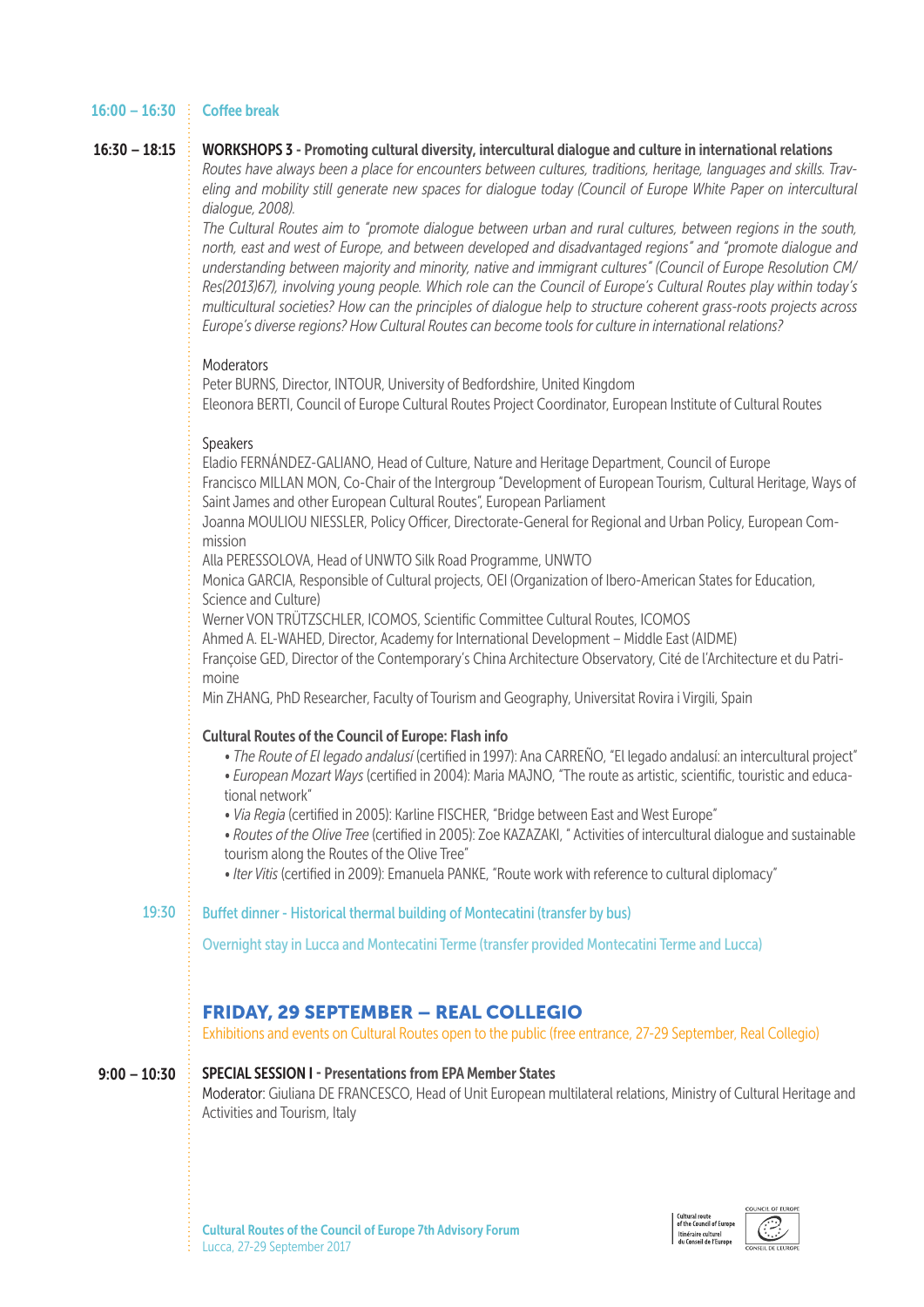Edin VELADZIC, Senior Adviser for European Integration and International Cultural Cooperation, Ministry of Civil Affairs of Bosnia and Herzegovina, "Cultural Routes in Bosnia and Herzegovina"

Marianne LEHTIMÄKI, Cultural heritage expert, on behalf of the Ministry of Culture of Finland, "Cultural Routes in Finland" Levan KHARATISHVILI, Deputy Minister, Ministry of Culture and Monument Protection of Georgia, "Cultural Routes in Georgia"

Giuliana DE FRANCESCO, Head of Unit European multilateral relations, Ministry of Cultural Heritage and Activities and Tourism, Italy, "Cultural Routes in Italy"

Steliana COJOCARIU, Counselor, Ministry of Tourism of Romania, "Cultural Routes implemented in Romania and the Alector Project"

Evgeniy RODIONOV (HANSA), Inna SVIDERSKAYA (Peter's Route) and Vadim DUDA – (Slavic Routes), on behalf of the Ministry of Culture of the Russian Federation, "Cultural Routes in the Russian Federation"

#### Coffee break 10:30 – 10:45

#### SPECIAL SESSION II - Presentations from cultural routes projects 10:45 – 12:30

Moderator: Stefano DOMINIONI, Executive Secretary, EPA on Cultural Routes, Council of Europe. Director, European Institute of Cultural Routes

Georges LUCENET, Vice-President, *Impressionisms Route* Leslie MOZDZAN, Project Manager, *Le Corbusier Cultural Route* Apolónia RODRIGUES, Coordinator, *European Network of Places of Peace* Josette DURRIEU, President, *Euroviastella* Noël ORSAT, Manager, *Via Charlemagne* Rémi PRAUD, Deputy Director, *European Liberation Route* Martina JANOCHOVA, Director, *European Cultural Route of Saints Cyril and Methodius* Guy DOCKENDORF, President, *Via Memoria Mauthausen* Patrizia VEZZOSI, Manager, *Leonardo da Vinci Route* Jaume DULSAT, President, *European Network of Historic Gardens* Pier Francesco BERNACCHI, President, *European Fairy-Tale Route* Massimo PREITE, Board member, *European Route of Industrial Heritage* Frédéric BOUIX, President, *D'Artagnan Cultural Route (tbc)* Flavio FOIETTA and Michael WEISS, *Via Romea Germanica* Valérie ALANIECE and Marina BRESCIANI, *European Templars Route* Andrea NARDONE, *Route of knowledge* Tara Francesco BORGHESE and Giovanni CAFIERO, *Aeneas Route* – Lavinium Foundation Simone LONGHI, Director, *Via Lauretana* Roberto CIAMBETTI, President - Consiglio regionale del Veneto, *Via Querinissima* Ugo PICARELLI, Director, *Borsa Mediterranea del Turismo Archeologico*

#### 09:00 – 12:00

## «CULTURAL ROUTES TRADE FAIR»: B2B



*(for registered organizations and Cultural Routes of the Council of Europe representatives)* Introduction: Alberto D'ALESSANDRO, Lucca Forum Operational Coordinator Coordinators: Tim FAIRHURST (Head of Strategy and Policy) and Fabrizio AJO (Country Representative – Italy), European Tourism Association (ETOA)



*Held in parallel with the Forum and organised by the European Institute of Cultural Routes in partnership with ETOA (European Tourism Association), the B2B networking event "Cultural Routes trade Fair" will be the opportunity for some twenty registered European companies and tourism organisations to meet and discuss possible joint ventures with the representatives of the 31 Cultural Routes of the Council of Europe.*

*Some of the tourism products presented by the Cultural Routes of the Council of Europe were developed during the Training Academy 2017 (Alba Iulia, Romania) and focused on the "Development of sustainable tourism products along the Cultural Routes of the Council of Europe".*



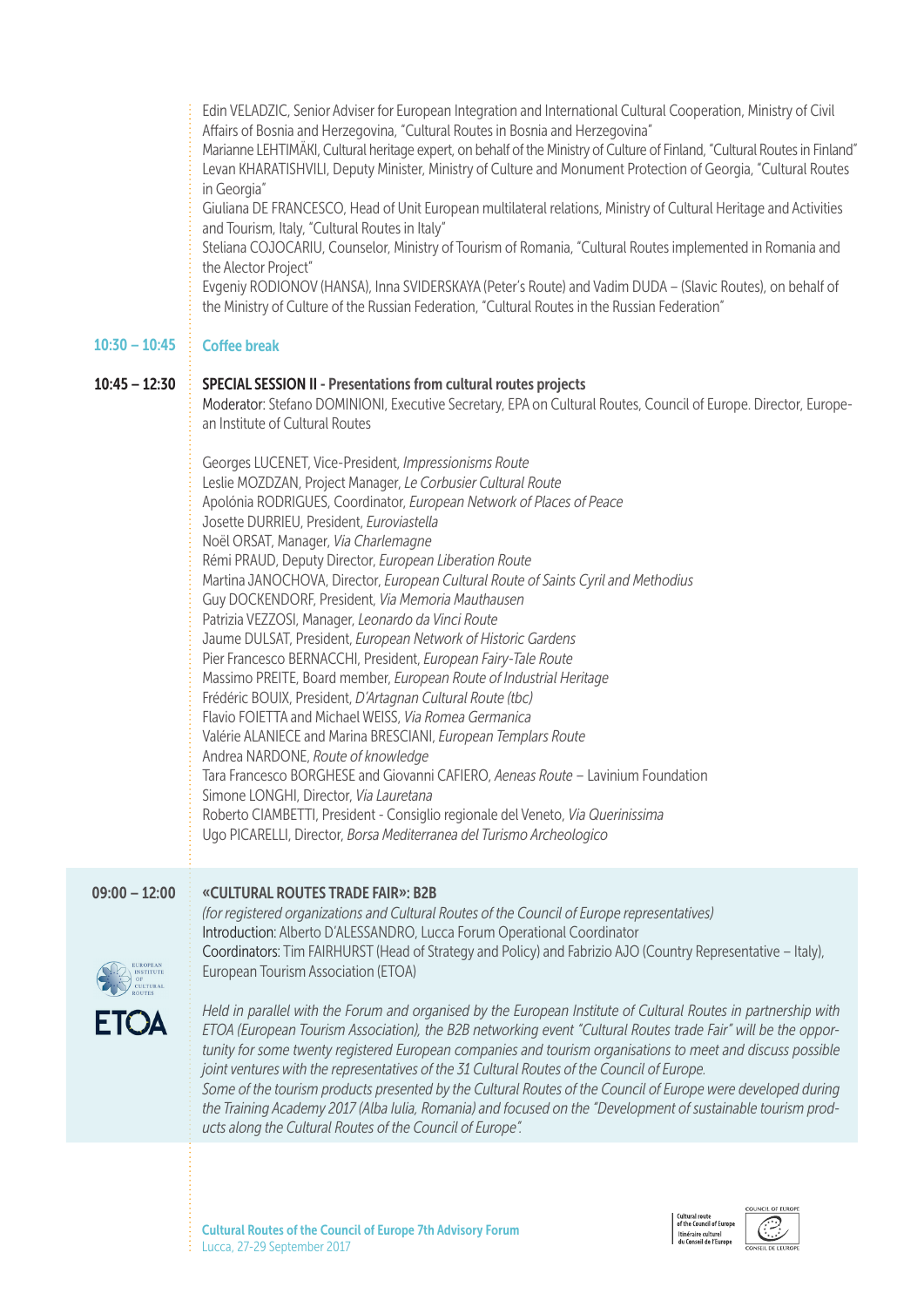| $12:30 - 13:00$ | <b>CLOSING SESSION</b><br>Adoption of the 30th Anniversary Roadmap and conclusion of the Forum<br>Moderator: Eladio FERNÁNDEZ-GALIANO, Head of Culture, Nature and Heritage Department, Council of Europe                         |
|-----------------|-----------------------------------------------------------------------------------------------------------------------------------------------------------------------------------------------------------------------------------|
|                 | Alfredas JOMANTAS, President, Governing Board, EPA on Cultural Routes, Council of Europe<br>Stefano DOMINIONI, Executive Secretary, EPA on Cultural Routes, Council of Europe. Director, European Institute<br>of Cultural Routes |
|                 | 2018 Annual Advisory Forum (Görlitz, Germany)<br>Ulrich MENKE, Head of the Department, Ministry of the Interior of Saxony, Germany<br>Siegfried DEINEGE, Lord Mayor of Görlitz, Germany                                           |
| 13:15           | Departure to explore the Cultural Routes in the Lucca Region (Collodi and Montecarlo)                                                                                                                                             |
| $14:00 - 15:00$ | Lunch in the Historic Garzoni Garden                                                                                                                                                                                              |
| $15:00 - 17:00$ | Study visit in Collodi: Pinocchio Park and Historic Garzoni Garden - Cultural Routes Projects "European Fairy Tale<br>Route" and "European Route of Historic Gardens"                                                             |
| $17:30 - 18:30$ | Wine tasting in Montecarlo di Lucca                                                                                                                                                                                               |
| 19:30           | Arrival in Lucca/Montecatini. End of Forum                                                                                                                                                                                        |
|                 |                                                                                                                                                                                                                                   |

# SATURDAY, 30 SEPTEMBER - SUNDAY 1ST OCTOBER SIDE EVENTS



Guided tours (pre-registration necessary – subject to a fee). More information: http://culturalroutes2017.beniculturali.it/?page\_id=499

# ADDRESSES

Palazzo Ducale *(Wednesday 27 September)* Cortile Carrara, 1 – 55100 Lucca; Tel: +39 0583 4171 E-mail: info@palazzoducale.lucca.it Website: http://www.palazzoducale.lucca.it/

Teatro del Giglio *(Social programme – Wednesday 27 September)* Piazza del Giglio, 13/15 – 55100 Lucca Tel: +39 0583.46531 Website: http://www.teatrodelgiglio.it/

Real Collegio *(Thurday 28 - Friday 29 September)* Piazza del Collegio, 13 – 55100 Lucca Tel. +39.0583.494543 / Mob. +39.3486043705 E-mail: info@realcollegiolucca.it Website: http://www.realcollegiolucca.it/



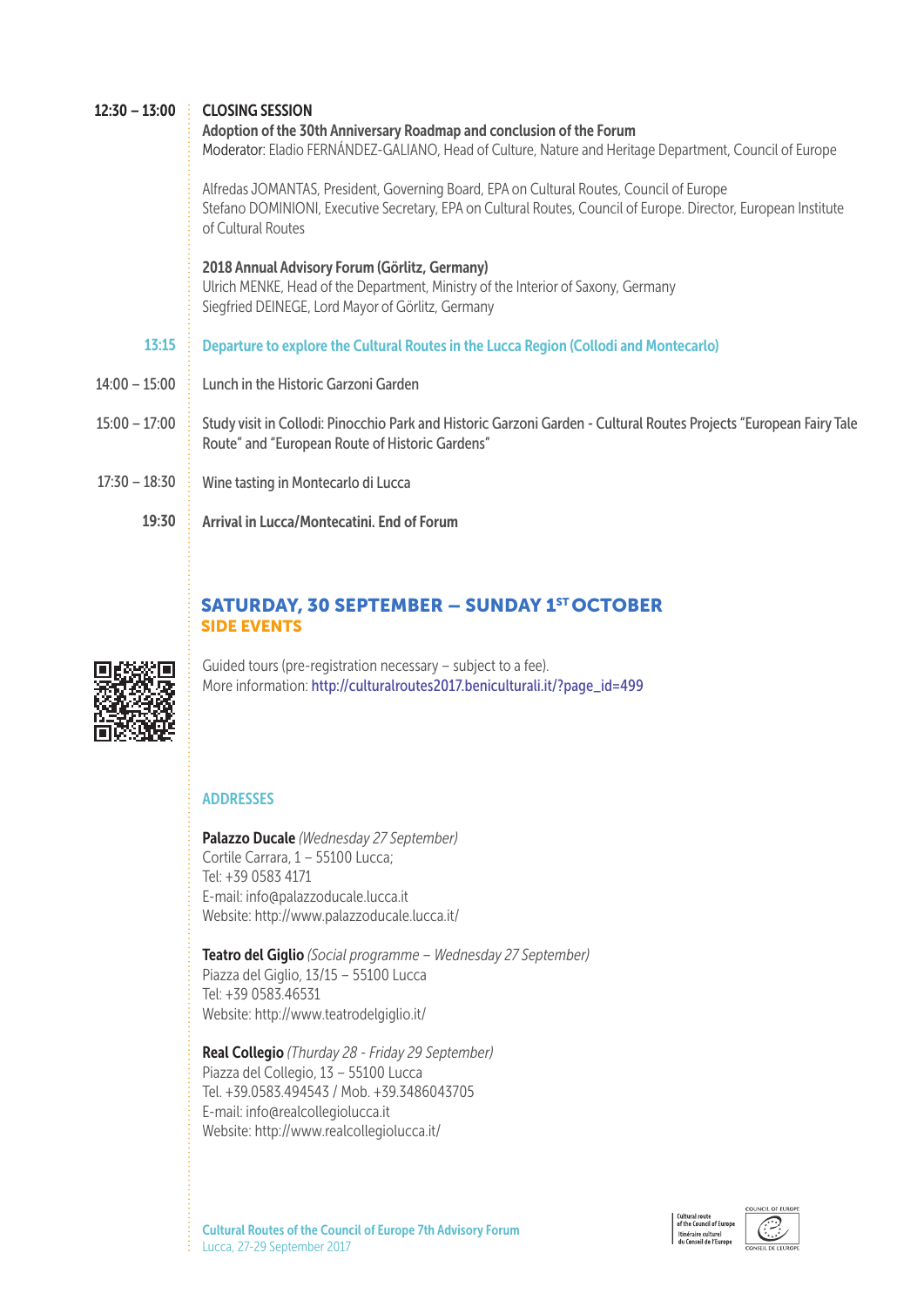## **EXCULTURAL ROUTES OF THE COUNCIL OF EUROPE**

*(by year of certification)*

| 1987 | Santiago de Compostela Pilgrim Routes                             |
|------|-------------------------------------------------------------------|
| 1991 | The Hansa                                                         |
| 1993 | <b>Vikings Route</b>                                              |
| 1994 | Via Francigena                                                    |
| 1997 | Routes of El legado andalusí                                      |
| 2003 | Phoenicians' Route                                                |
| 2004 | European Mozart Ways                                              |
| 2004 | Pyrenean Iron Route                                               |
| 2004 | European Route of Jewish Heritage                                 |
| 2005 | Saint Martin of Tours Route                                       |
| 2005 | Cluniac Sites in Europe                                           |
| 2005 | Routes of the Olive Tree                                          |
| 2005 | VIA REGIA                                                         |
| 2007 | TRANSROMANICA - The Romanesque Routes of European Heritage        |
| 2009 | Iter Vitis Route                                                  |
| 2010 | European Route of Cistercian abbeys                               |
| 2010 | <b>European Cemeteries Route</b>                                  |
| 2010 | Prehistoric Rock Art Trails                                       |
| 2010 | European Route of Historical Thermal Towns                        |
| 2010 | Route of Saint Olav Ways                                          |
| 2012 | <b>European Route of Ceramics</b>                                 |
| 2013 | European Route of Megalithic Culture                              |
| 2013 | Huguenot and Waldensian trail                                     |
| 2014 | ATRIUM - Architecture of totalitarian regimes of the 20th century |
| 2014 | Réseau Art Nouveau Network                                        |
| 2014 | Via Habsburg                                                      |
| 2015 | Roman Emperors and Danube Wine Route                              |
| 2015 | European Routes of Emperor Charles V                              |
| 2015 | Destination Napoléon                                              |
| 2015 | In the Footsteps of Robert Louis Stevenson                        |
| 2016 | Fortified towns of the Grande Region                              |